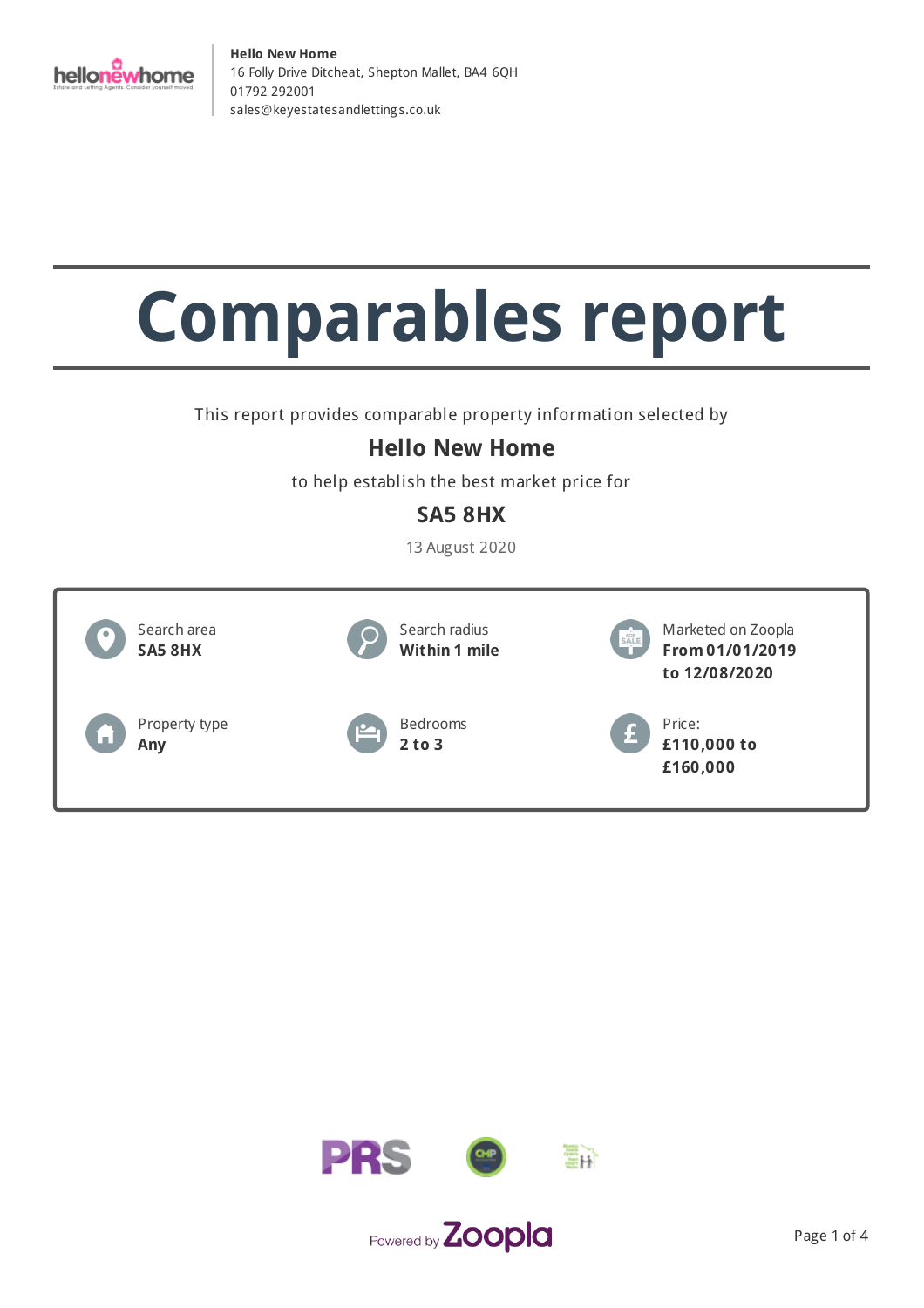

#### **Comparable properties**



### **Comparable sale properties**





| £140,000<br>7 Martell Street, Fforestfach, Swansea SA5 8HX<br><b>Distance: 0.01 miles</b> |                      |                                                            |                     |  |  |
|-------------------------------------------------------------------------------------------|----------------------|------------------------------------------------------------|---------------------|--|--|
|                                                                                           |                      | $\mathbb{H}$ 3 $\mathbb{A}$ Semi-detached house / Freehold | Sale date: Mar 2019 |  |  |
| Sale date:<br>Price:                                                                      | Mar 2019<br>£140,000 | May 2015<br>£125,000                                       | Ort 2012<br>£97,000 |  |  |



| B | £112,000<br>54 Station Road, Fforestfach, Swansea SA5 5AU<br><b>Distance: 0.06 miles</b> |                      |                     |                      |                     |  |
|---|------------------------------------------------------------------------------------------|----------------------|---------------------|----------------------|---------------------|--|
|   | $\mathbb{H}$ 2<br>Semi-detached house / Freehold<br>Sale date: Jun 2019                  |                      |                     |                      |                     |  |
|   | Sale date:<br>Price:                                                                     | Jun 2019<br>£112,000 | Nov 2016<br>£98,000 | Dec 2006<br>£115,950 | Jul 1996<br>£42,000 |  |

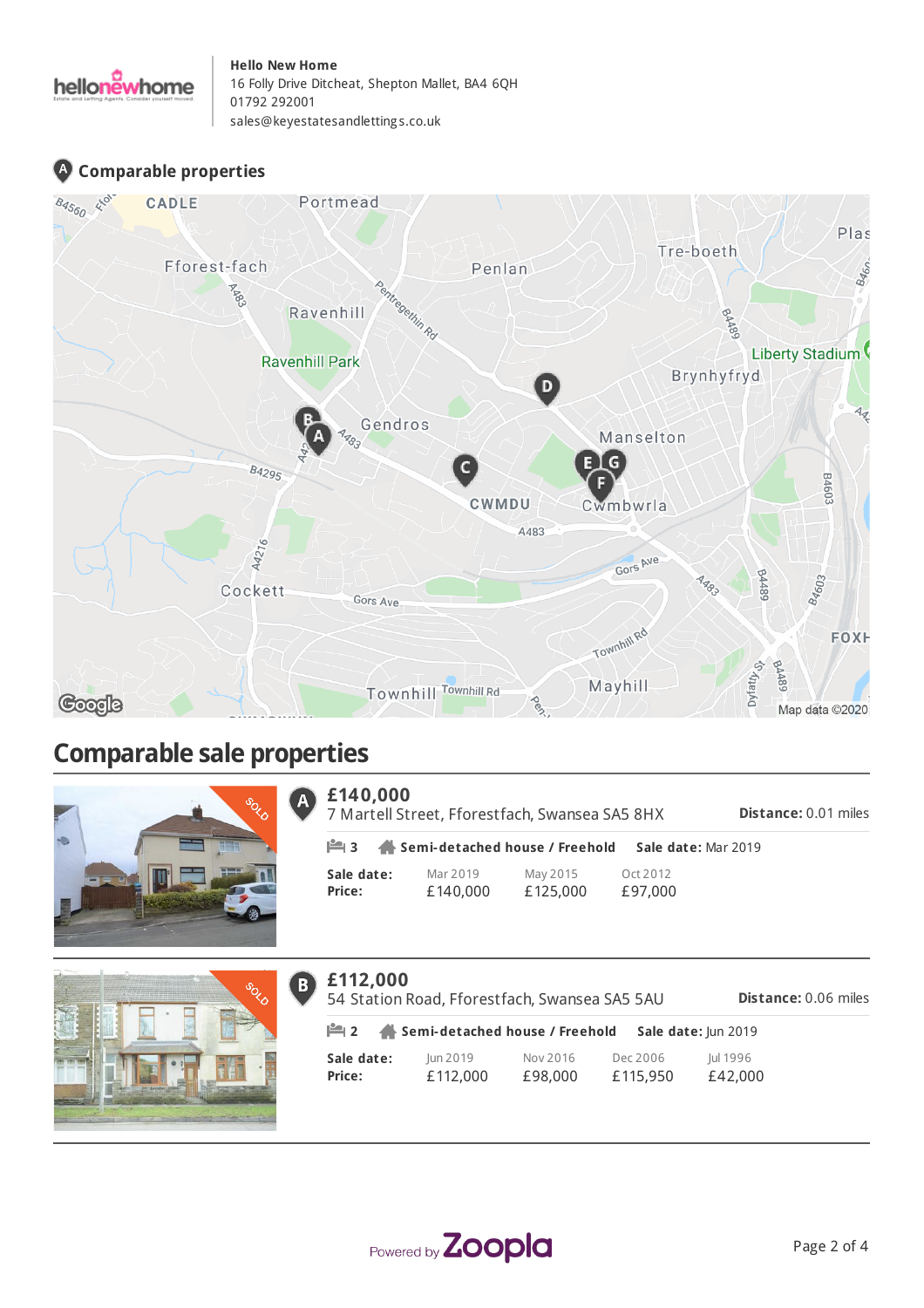

#### **Comparable sale properties**





| £120,000 |  |
|----------|--|
|----------|--|

 $\epsilon$ 9 Fern Street, Cwmbwrla, Swansea SA5 8BE

**Distance:** 0.97 miles

|               | $\mathbb{I}$ 3 $\mathbb{A}$ Terraced house / Freehold |          | Sale date: Dec 2019 |
|---------------|-------------------------------------------------------|----------|---------------------|
| Sale date:    | Dec 2019                                              | Sep 2004 |                     |
| <b>Price:</b> | £120,000                                              | £89,000  |                     |